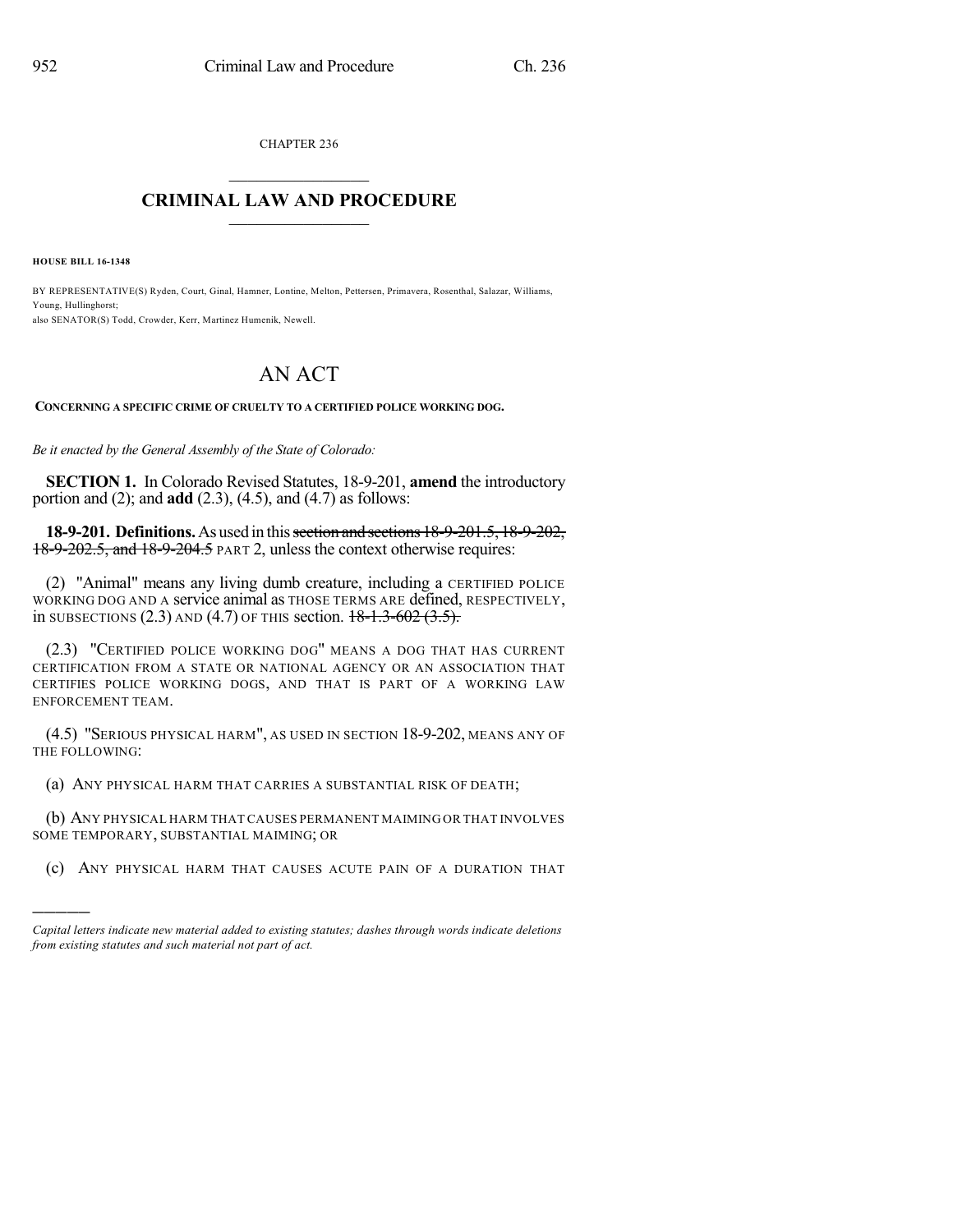RESULTS IN SUBSTANTIAL SUFFERING.

(4.7) "SERVICE ANIMAL"MEANS ANY ANIMAL, THE SERVICES OF WHICH ARE USED TO AID THE PERFORMANCE OF OFFICIAL DUTIES BY A FIRE DEPARTMENT, FIRE PROTECTION DISTRICT, OR GOVERNMENTAL SEARCH AND RESCUE AGENCY. UNLESS OTHERWISE SPECIFIED, "SERVICE ANIMAL" DOES NOT INCLUDE A "CERTIFIED POLICE WORKING DOG" AS DEFINED IN SUBSECTION (2.3) OF THIS SECTION.

**SECTION 2.** In Colorado Revised Statutes, 18-9-202, **amend** (1.5) (c), (2) (a), (2) (a.5) (V), and (2) (d); and **repeal** (1.6) as follows:

**18-9-202. Cruelty to animals - aggravated cruelty to animals - service animals.**  $(1.5)$  (c) A person commits cruelty to a service animal OR A CERTIFIED POLICE WORKING DOG if he or she violates the provisions of subsection (1) of this section with respect to a service animal OR CERTIFIED POLICE WORKING DOG, as THOSE TERMS ARE defined in section  $18-1.3-602(3.5)$  SECTIONS 18-9-201(2.3) AND 18-9-201 (4.7), whether the service animal OR CERTIFIED POLICE WORKING DOG is on duty or not on duty.

(1.6) As used in this section, unless the context otherwise requires:

(a) "Serious physical harm" means any of the following:

(I) Any physical harm that carries a substantial risk of death;

(II) Any physical harm that causes permanent maiming or that involves some temporary, substantial maiming; or

(III) Any physical harm that causes acute pain of a duration that results in substantial suffering.

(2) (a) Except as otherwise provided in paragraph (b) of this subsection (2), cruelty to animals, OR CRUELTY TO A SERVICE ANIMAL OR CERTIFIED POLICE WORKING DOG PURSUANT TO PARAGRAPH  $(c)$  OF SUBSECTION  $(1.5)$  OF THIS SECTION, is a class 1 misdemeanor.

 $(a.5)$  (V) In addition to any other sentence imposed upon a person for a violation of any criminal law under thistitle, any person convicted of a second orsubsequent conviction for any crime, the underlying factual basis of which has been found by the court to include an act of cruelty to animals shall be, OR CRUELTY TO A SERVICE ANIMAL OR A CERTIFIED POLICE WORKING DOG PURSUANT TO PARAGRAPH (c) OF SUBSECTION  $(1.5)$  OF THIS SECTION IS required to pay a mandatory minimum fine of one thousand dollars and shall be Is required to complete an anger management treatment program or any other appropriate treatment program.

(d)(I) If a person is convicted of cruelty to a service animal pursuant to paragraph (c) of subsection  $(1.5)$  of this section, he or she shall be ordered THE COURT SHALL ORDER HIM OR HER to make restitution to the agency or individual owning the SERVICE animal for any veterinary bills and replacement costs of the SERVICE animal if it is disabled or killed as a result of the cruelty to animals incident.